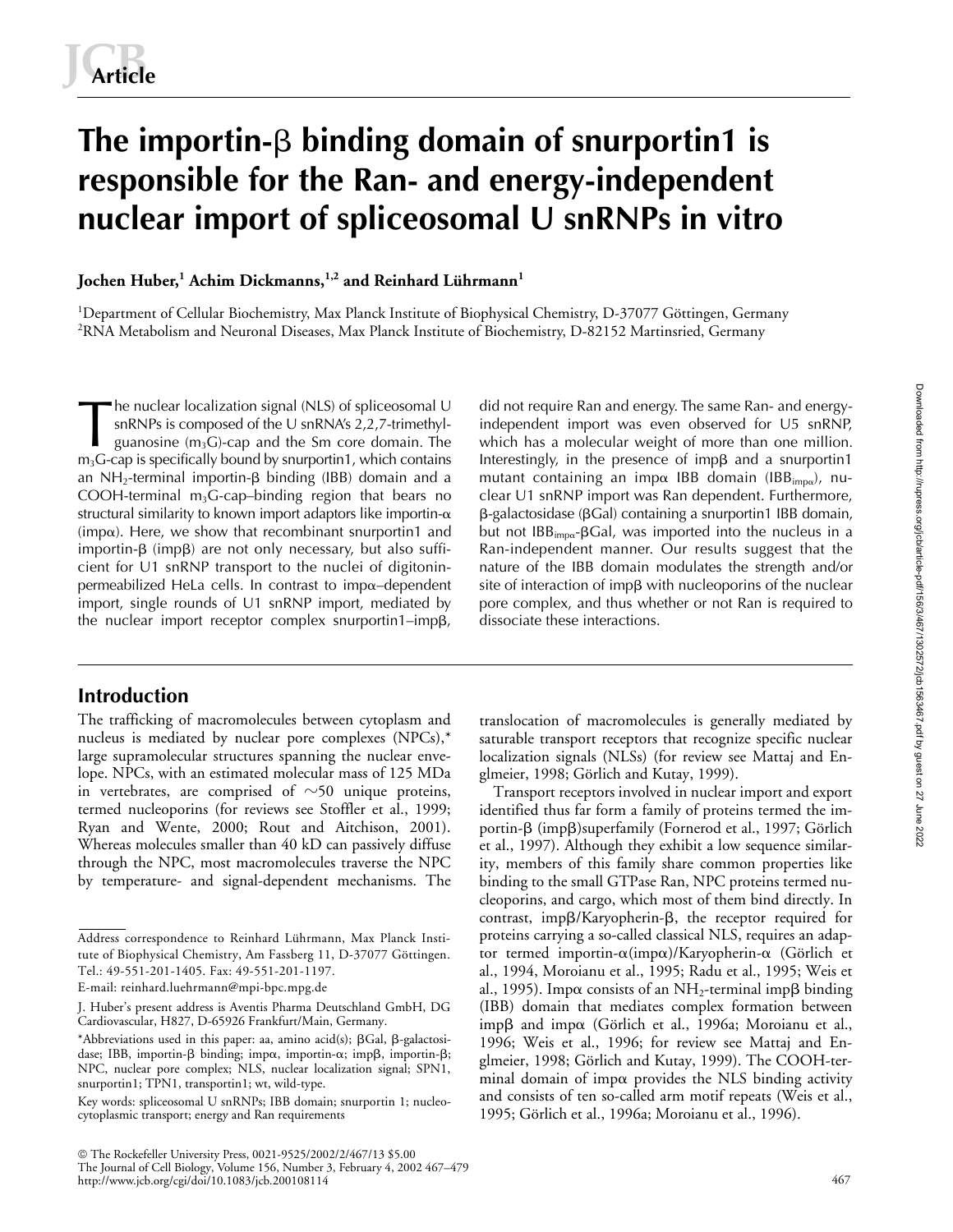A nucleocytoplasmic shuttling protein, the small GTPase Ran, plays a key role in determining the directionality of nuclear transport (Izaurralde et al., 1997). The GTPase activating enzyme for Ran, RanGAP, is sequestered in the cytoplasm (Matunis et al., 1996; Mahajan et al., 1997), and the Ran guanine nucleotide exchange factor (RCC1) is restricted to the nucleus (Ohtsubo et al., 1989). As a consequence, the distribution of Ran is unequal, leaving most nuclear Ran in the GTP-bound form, whereas most cytoplasmic Ran is presumed to be in the GDP-bound form. Import complexes formed between cargoes and their receptors are assembled in the cytoplasm, transferred into the nucleus, and then dissociated in the presence of Ran-GTP. Conversely, complexes formed between export receptors and their cargoes form in the nucleus only in the presence of RanGTP (for review see Mattaj and Englmeier, 1998; Görlich and Kutay, 1999). The adaptor imp $\alpha$ , for example, is bound and exported by CAS1 (also a member of the imp $\beta$ family) and Ran-GTP.

The Ran requirements during single rounds of import have been investigated under experimental conditions where the recycling of import factors is not required. These studies revealed that import pathways differ in their Ran requirements. In particular, nuclear import of the receptors imp $\beta$ and transportin alone does not depend on Ran and GTP hydrolysis (Kose et al., 1997; Nakielny and Dreyfuss, 1998). The import of cargo bound directly to transportin (Englmeier et al., 1999) or the single round import of the adaptor snurportin1 (see below) bound to imp $\beta$  does not require RanGTP hydrolysis in vitro (Ribbeck et al., 1999), although the latter study did not address whether loading of the snurportin1/impß receptor with cargo would require Ran and energy. In contrast, the import of classical NLS cargoes by imp $\alpha$ / $\beta$  strictly depends on the presence of RanGDP and free GTP or a nonhydrolysable equivalent (Schwoebel et al., 1998). Nuclear RanGTP triggers disassembly of the NLS  $cargo - importin\alpha/\beta$  complex and presumably its release from the NPC, which terminates the import process by releasing the NLS cargo into the nucleoplasm (Rexach and Blobel, 1995; Görlich et al., 1996b). Thus, Ran does not appear to play a role in the actual translocation itself, but rather in the proper termination of the transport process (Englmeier et al., 1999; Ribbeck et al., 1999) and the recycling of the import factors.

In contrast to protein import, the mechanism of spliceosomal U snRNP import is less well understood. Each snRNP particle consists of one (U1, U2, U5) or two (U4/U6) snRNA molecules, a common set of seven core proteins (B/B', D1, D2, D3, E, F, G, also denoted Sm proteins) and a number of particlespecific proteins. With the exception of U6 snRNP, which is thought not to leave the nucleus (Vankan et al., 1990), the biogenesis of these U snRNPs requires the bidirectional transport of the snRNAs across the nuclear envelope. The U1, U2, U4, and U5 snRNAs are synthesized in the nucleus with a 5'-terminal monomethyl-guanosine ( $m<sup>7</sup>G$ ) cap structure and exported into the cytoplasm. There, the Sm proteins bind to the U sn-RNAs Sm site to form a ribonucleoprotein complex referred to as the Sm core (Mattaj et al., 1985). Stable association of all Sm proteins is essential for hypermethylation of the m7G-cap to the 2,2,7-trimethyl-guanosine  $(m_3G)$ -cap structure (Mattaj,

1986; Plessel et al., 1994). After this event and 3' end processing of the snRNAs (Neuman de Vegvar and Dahlberg, 1990), the mature snRNP particles are transported back into the nucleus in a receptor-dependent manner.

The NLS of U1 snRNPs is complex. The  $m_3G$ -cap structure is one essential signaling component (Fischer and Lührmann, 1990; Hamm and Mattaj, 1990), and a second component is located at the Sm core (denoted Sm core NLS), but has not yet been precisely defined (Fischer et al., 1993). Not all spliceosomal snRNAs have the same  $m_3G$ -cap requirement for nuclear transport in *Xenopus* oocytes. Whereas nuclear import of U1 and U2 snRNPs absolutely requires an intact and accessible m<sub>3</sub>G-cap, U4 and U5 snRNPs can enter the nucleus as ApppG-capped derivatives, although with significantly reduced transport kinetics (Fischer et al., 1991; Michaud and Goldfarb, 1992). Even though the  $m_3G$ -cap is not essential for the nuclear import of any U snRNAs in somatic cells, it accelerates their transport, indicating that it still plays a signaling role for nuclear targeting of U snRNPs (Fischer et al., 1994; Marshallsay and Lührmann, 1994).

Investigations using somatic cells in vitro and in vivo (Marshallsay et al., 1996) have indicated that, in contrast to cargoes containing a classical NLS, efficient import of U1 snRNPs can occur in the presence of nonhydrolysable GTP analogues or a mutant form of Ran deficient in GTP hydrolysis (RanQ69L). This observation supports competition analyses which showed that the import of U snRNPs is independent of peptide NLS–dependent pathways (Michaud and Goldfarb, 1992). Interestingly, GTP hydrolysis was needed for U1 snRNP import when using *Xenopus* egg extract for in vitro nuclear import (Palacios et al., 1997). This indicated differential requirements of U snRNP nuclear import in different cell systems.

Recently we characterised a factor termed snurportin1 (SPN1), a nuclear import factor like imp $\alpha$ , required as a bridging molecule between the receptor imp $\beta$  and the m<sub>3</sub>Gcap of U snRNPs (Huber et al., 1998). SPN1 is composed of two domains, an NH2-terminal domain required for binding to the import receptor, and a COOH-terminal m3G-cap–binding region. Whereas the COOH-terminal  $m_3G$ -cap–binding region of SPN1 bears no obvious structural similarity to the arm repeat domain found in imp $\alpha$  the NH2-terminal domain exhibits a high degree of homology to the IBB domain of imp $\alpha$ . The IBB domain of SPN1 was shown to have a stimulatory effect on nuclear import of U1  $snRNPs$ , arguing for a direct involvement of imp $\beta$  in nuclear import of U snRNPs. This idea is further supported by the observations that impß depletion from *Xenopus* egg extract significantly inhibits snRNP import (Palacios et al., 1997) and our finding that SPN1 translate binds imp $\beta$  in vitro (Huber et al., 1998). The addition of recombinant SPN1 to an in vitro import system using HeLa cell nuclei and cytosol significantly stimulates the import of U1 sn-RNPs, indicating a direct function of SPN1 in import. However, the relative contributions of SPN1 and the putative Sm core NLS receptor to snRNP import (i.e., whether they act autonomously or synergistically) remains to be elucidated.

Here, we investigated U snRNP import in vitro using recombinant transport factors. These studies revealed that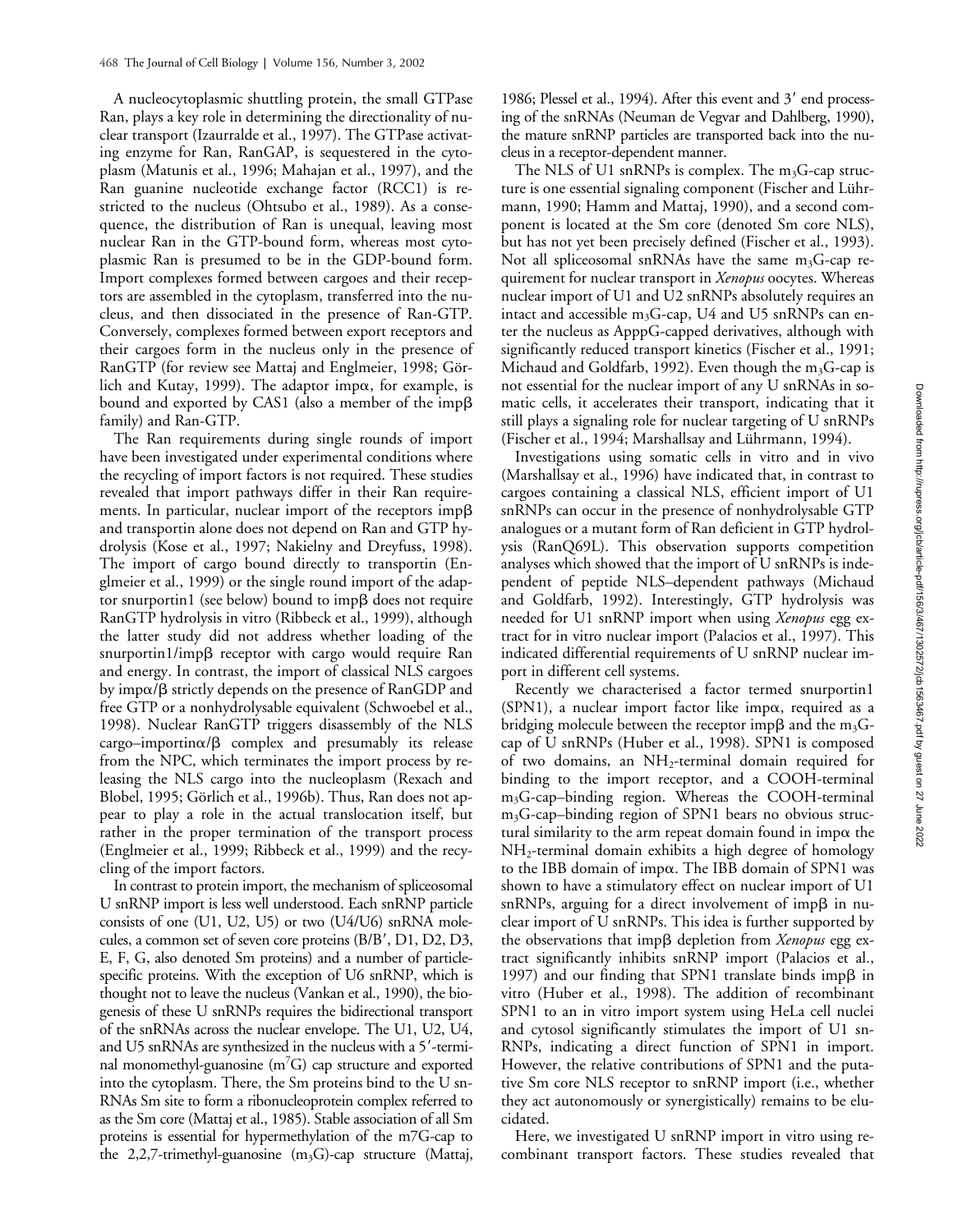$SPN1$ –imp $\beta$  is essential and sufficient for transport of mature snRNPs into the nuclei of digitonin-permeabilized HeLa cells. The nuclear uptake of U1 snRNPs by SPN1– imp $\beta$  was strictly dependent on the m<sub>3</sub>G-cap, and thus independent of the presence of an Sm core NLS receptor. This finding enabled us to address the energy requirements of nuclear U snRNP import more closely. Interestingly, single nuclear U1 and U5 snRNP import events were neither dependent on hydrolysable NTPs nor the presence of (non) hydrolysable NTPs and Ran. In contrast, under the same conditions but using imp $\alpha/\beta$  as the adaptor/receptor, a cargo with a classical NLS was not imported and accumulated at the nuclear pores. In subsequent experiments we pinpointed these differences in Ran and energy requirement to the IBB domain of the two adaptors, SPN1 and imp $\alpha$ . Our results suggest that the nature of the IBB domain determines whether or not Ran is required to dissociate imp $\beta$ / cargo interactions with the NPC.

## **Results**

### **SPN1 and imp** $\beta$  mediate the nuclear import of U1 **snRNPs in an autonomous manner**

Using an in vitro nuclear import assay, we previously showed that intact U1 snRNPs, as well as U1 snRNPs lacking the  $m_3G$ -cap structure, accumulate in the nucleus in the presence of cytosol. This result indicated that the receptor recognizing the Sm core NLS in HeLa cytosol can act in the absence of the SPN1- $m_3$ G-cap interaction (Huber et al., 1998). However, whether SPN1 can also act independently of the Sm core NLS was not known. To investigate the mechanism of action of SPN1 in more detail, we first established an in vitro import assay completely dependent on the addition of recombinant factors.

When HeLa cells were digitonin permeabilized and used without any further treatment, the addition of solely recombinant Ran and an energy regenerating system was sufficient for the import of significant amounts of U1 snRNPs into the nucleus (Fig. 1 A). This U1 snRNP import was an active and temperature-dependent process (unpublished data), and was presumably mediated by snRNP import factors either remaining within the nucleus or bound to the nuclear membrane after cell permeabilization. Indeed, in situ immunostaining revealed a significant amount of SPN1 and imp $\beta$ still bound to the nuclear membrane after digitonin permeabilization (Fig. 1 C; unpublished data). It was previously reported that the presence of an ATP-regenerating system and a shift to  $30^{\circ}$ C during permeabilisation, followed by an incubation in transport buffer at room temperature for 15 min, strongly reduces the amount of residual endogenous transport factors (Schwoebel et al., 1998; Englmeier et al., 1999; Nachury and Weis, 1999). As shown in Fig. 1 (compare panels C and D), when HeLa cells were treated accordingly, a strong reduction in residual SPN1 bound to the cy-



Figure 1. **Depletion of endogenous HeLa cell transport factors by modifying the permeabilization and preincubation conditions strongly**  reduces the import rate of U1 snRNPs. HeLa cells were prepared for in vitro import assays by either permeabilizing with digitonin alone (A and C) or in the presence of an energy-regenerating system followed by a 15-min incubation at room temperature (B and D). Transport reactions were performed for 15 min with fluorescently labeled U1 snRNPs and import determined by fluorescence microscopy (A and B). The amount of SPN1 still bound to the cells was determined by in situ immunostaining (C and D). Bars,  $20 \mu m$ .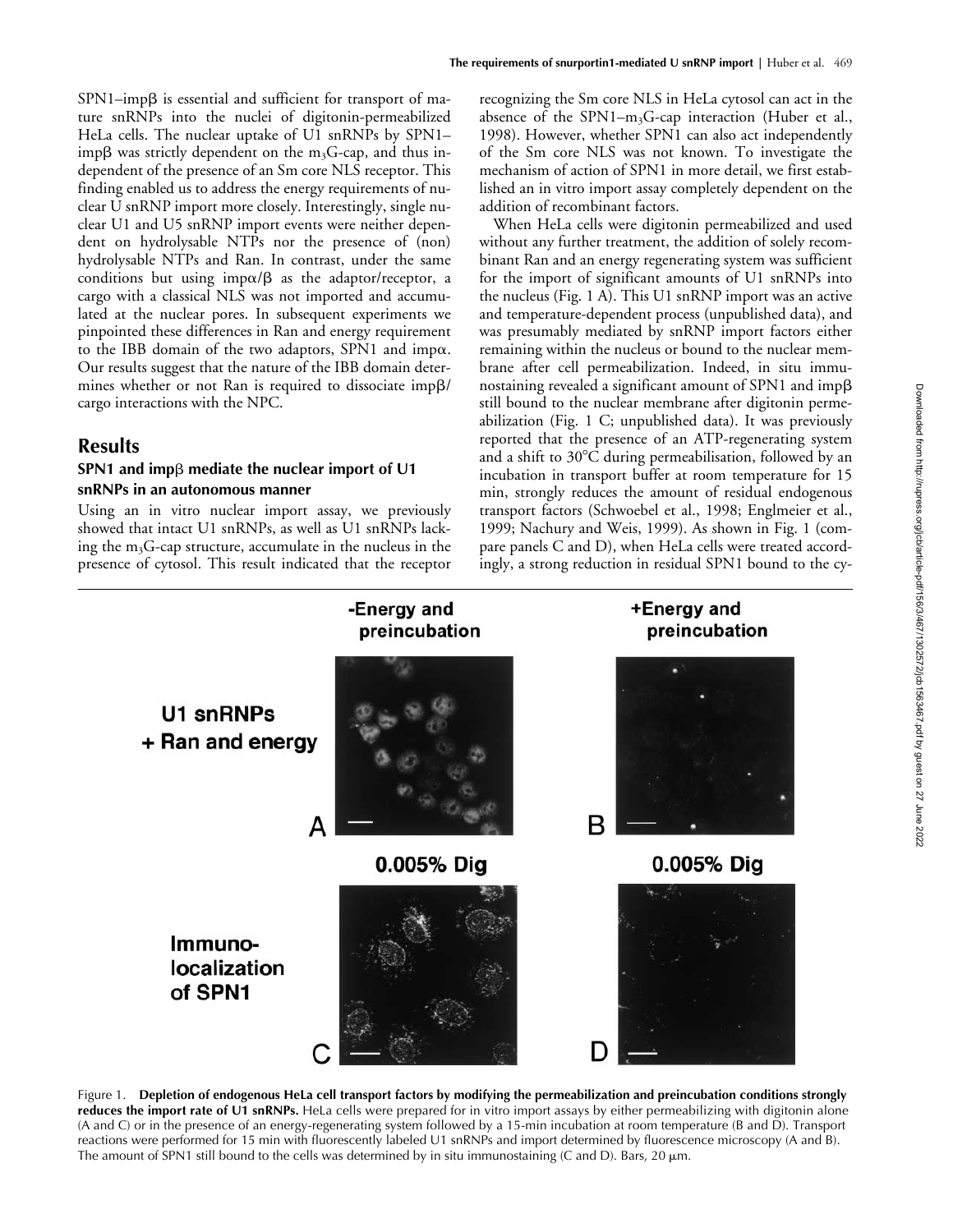toplasmic side of NPCs was observed. Consistent with this result, the basal import of U1 snRNPs was dramatically reduced (Fig. 1 B).

These changes in the permeabilization and preincubation conditions allowed us to investigate factor requirements for U1 snRNP import using exogenously added recombinant transport factors. To test for the requirement of both SPN1 and imp $\beta$  in the nuclear transport of U1 snRNPs in vitro, import experiments were performed in the presence of Ran and an energy-regenerating system. Neither SPN1 nor imp $\beta$ alone led to an increase in nuclear accumulation of U1 sn-RNPs (Fig. 2, A and B) as compared with the control (unpublished data). Significant U1 snRNP import was only observed in the presence of both SPN1 and imp $\beta$  (Fig. 2 C). U1 snRNP import mediated by SPN1 and impß strictly requires the 5' terminal m<sub>3</sub>G-cap, because  $\Delta$ 5'U1 snRNPs (in which the  $5'm<sub>3</sub>G$ -cap had been removed) themselves were not imported (Fig. 2 E). Consistent with this observation, a 100-fold excess of  $\Delta$ 5'U1 snRNPs, could not inhibit import of intact U1 snRNPs (Fig. 2 D). These data clearly illustrate that SPN1 cooperates with impß in U1 snRNP nuclear import, and that both are sufficient to import  $m_3G$ -cap–bearing U snRNPs. Thus, they act independently of the Sm core recognizing factor in vitro.

#### **Ran is not required for the SPN1-mediated translocation of U1 snRNPs into the nucleus**

Next, the role of Ran and the influence of the state of Ran loading with various guanosine nucleotides was investigated. Ribbeck et al. (1999) recently showed that free SPN1–imp $\beta$ import receptors were translocated to the nucleus in a Ranindependent manner; however, they did not address whether this also applied to the SPN1-mediated snRNP import. To allow the analysis of "single round" transport events, nuclear import factors and Ran were added in excess over the import cargos (see Materials and methods). In the presence of Ran preloaded with GDP, GTP, or the nonhydrolysable analogue GMP-PNP, a BSA-NLS conjugate (BSA-NLS) was efficiently imported by imp $\alpha/\beta$  (Fig. 3, F and G). As a control we determined the effect of addition of Ran and the nonhydrolysable GDP analogue GDPßS, or hexokinase/glucose to deplete remaining endogenous NTPs. This resulted in an accumulation of BSA-NLS at the nuclear membrane of digitonin-permeabilized cells (Fig. 3, H and I). A similar effect was observed when only imp $\alpha/\beta$  was added (Fig. 3 K). Surprisingly, SPN1 and imp $\beta$  alone were sufficient to mediate import of U1 snRNPs. Neither the presence or absence of Ran, nor GTP by itself (or an energy-regenerating system) had any stimulatory effect on U1 snRNP import (Fig. 3, A–E). These data are consistent with previous studies showing that U1 sn-RNP import into the nucleus of somatic cells is independent of Ran and Ran-dependent GTP hydrolysis (Marshallsay et al., 1996).

#### **The SPN1-mediated import pathway of U1 snRNPs occurs independent of energy**

Although the addition of RanGTP and exogenous NTPs is not required for U1 snRNP import, it is still possible that NTPs that remain bound to the permeabilized cells are used as a source of energy. Therefore, we investigated whether U1 sn-

# $m_3$ G U1 snRNPs + Ran and energy



Figure 2. **Import of U1 snRNPs is dependent on exogenously**  added SPN1 and importin-**β, but not the Sm core NLS receptor**. The import of fluorescently labeled U1 snRNPs in the presence of Ran and energy was monitored in the presence of either importin- $\beta$ (A), SPN1 (B), or both (C). To investigate the contribution of the Sm core receptor to the import of U1 snRNPs, unlabeled  $\Delta 5'U1$  snRNPs lacking the SPN1 binding site, but still containing the Sm core NLS were added in 100-fold molar excess (D). Comparative analysis of the import of fluorescently labeled  $\Delta 5'U1$  snRNPs (E). Bars, 20  $\mu$ m.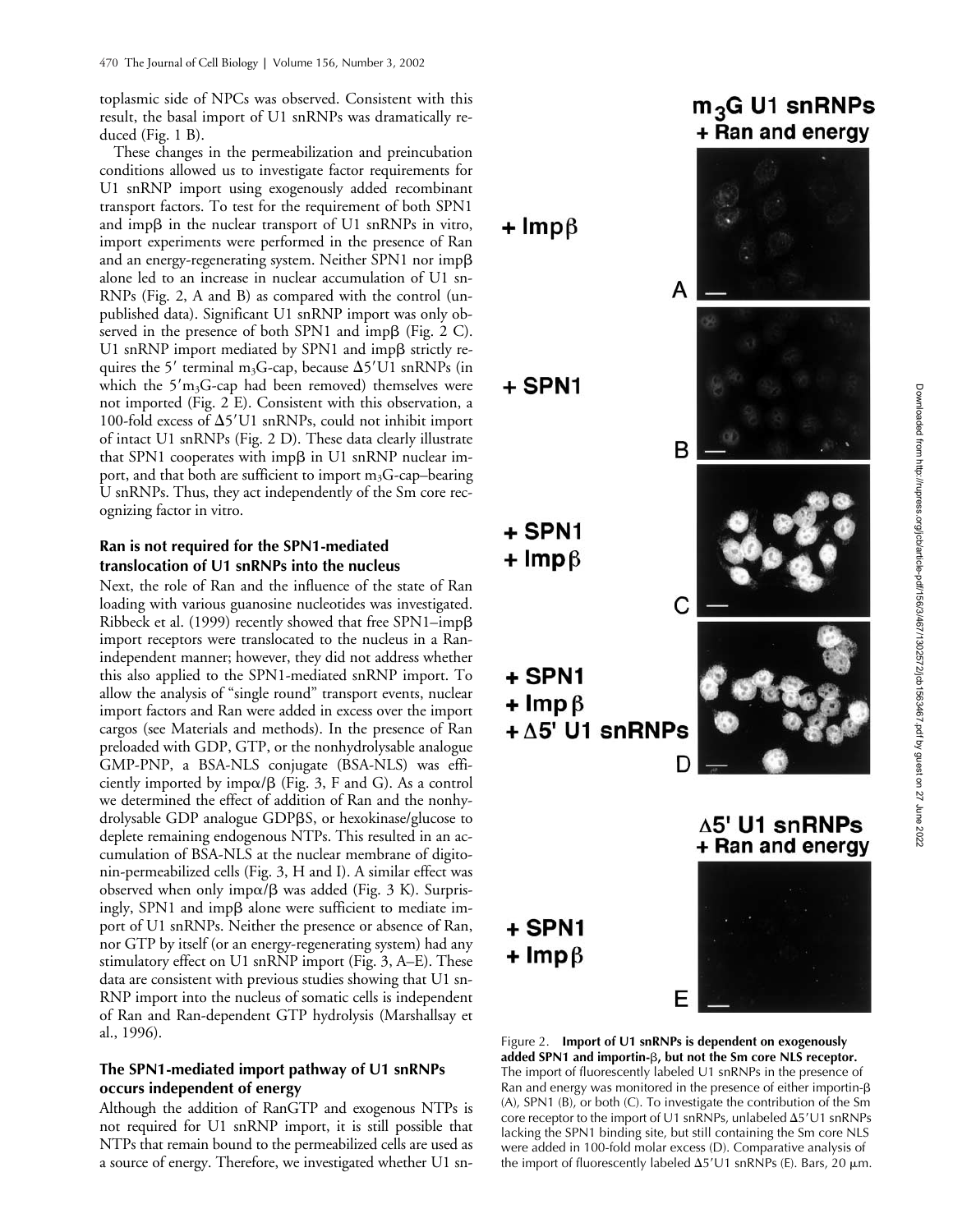

Figure 3. **Ran and Ran-dependent hydrolysis of NTPs are not required for SPN1-mediated translocation of U1 snRNPs through the NPC.** The nuclear import of Cy3-labeled U1 snRNPs (0,04  $\mu$ M) (A–E) or FLUOS-labeled BSA-NLS (0,1  $\mu$ M) (F–K) in the presence of preformed adaptor–importin-β complex (0.5 µM SPN1 or 0.6 µM importin- $\alpha$ , respectively and 0.2 µM importin-β) was performed for 15 min at 20°C. The permeabilized cells were preincubated in T buffer (E and H) or in the presence of 2  $\mu$ M Ran GDP (A–D and F–I) and 1 mM nucleotide as indicated on the left (A–C and F–H) or 20 u/ml hexokinase/glucose (D and I). Bars, 20  $\mu$ m.

RNPs are still imported after depletion of NTPs by hexokinase (Fig. 4 C), and also whether import could be blocked by nonhydrolysable NTP-analogues like GMP-PNP and AMP-PNP (Fig. 4 B) which would also prevent other NTP/GTPases from acting at the translocation step. Neither experimental condition had any effect on the SPN1-impß-mediated pathway,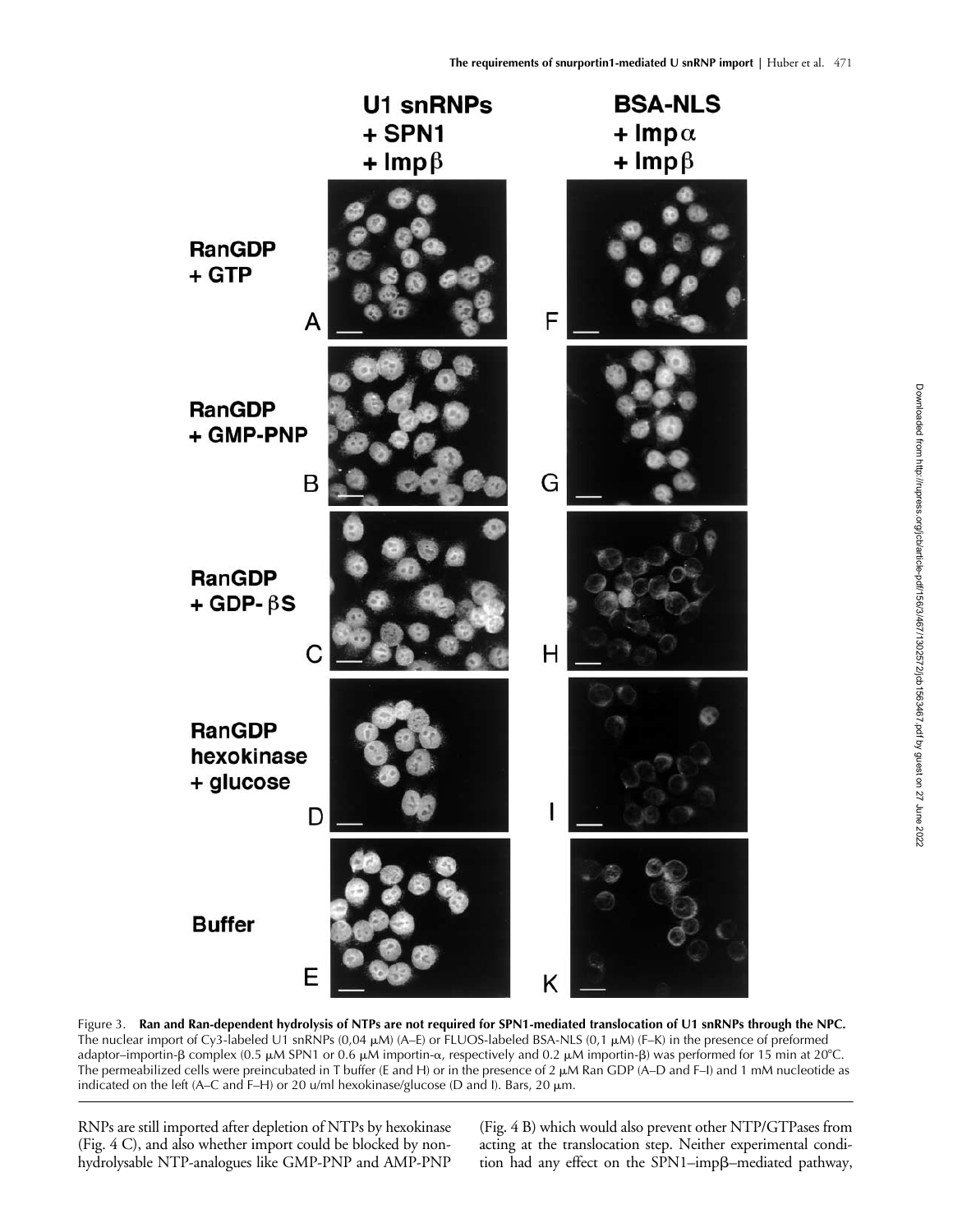**Buffer** 

+ GMP-PNP + AMP-PNP

В

hexokinase + glucose

 $+$  Imp $\upbeta$  45-462

 $4^{\circ}$  C



U1 snRNPs

+ SPN1 +  $\text{Imp}\beta$ 

Figure 4. **Hydrolysis of NTPs is not required for the transport of U1 snRNPs into the nucleus.** HeLa cells were preincubated for 15 min in the presence of buffer (A, D, and E), 1 mM each AMP-PNP and GMP-PNP (B), or 20 U/ml hexokinase/glucose (C) before the addition of Cy3-labeled U1 snRNPs  $(0,04 \mu M)$  in combination

compared with the control where buffer alone was added (Fig. 4 A). Thus, ATP or GTP hydrolysis is not required for the SPN1-impß-mediated translocation of U1 snRNPs into the nucleus. These results also exclude the possibility that a second  $NTP/GTP$ ase might take part in U1 snRNP import. An imp $\beta$ deletion mutant lacking the  $NH_2$ -terminal Ran binding domain (amino acids [aa] 1–44) and the COOH terminus (aa 462–876) was previously shown to accumulate at the nucleoplasmic side of the NPC (Görlich et al., 1996a), thereby blocking multiple import and export pathways (Kutay et al., 1997). As shown in Fig. 4 D, U1 snRNP import was also blocked by the same mutant, demonstrating that the SPN1–imp $\beta$  import pathway shares at least one intermediate binding site at the nuclear pore with other members of the imp $\beta$  superfamily. This, and the fact that no U1 snRNP import is observed at  $4^{\circ}$ C (Fig. 4 E), strongly argue against passive diffusion of U1 snRNPs into the nucleus (Kutay et al., 1997).

#### **Ran- and energy-independent nuclear import of U5 snRNPs by SPN1 and imp**β

Next, we investigated whether Ran and GTP independence are specific for U1 snRNPs, or are a more general feature of the SPN1-impß-dependent import pathway. Therefore, we investigated the nuclear import of U5 snRNPs which contain, in addition to the U5 snRNA, 15 proteins (Fig. 5 A). The molecular mass of U5 snRNPs exceeds one million daltons, which is about four times the size of a native U1 snRNP. Fluorescence labeling with the dye Cy3 was performed and the integrity of the U5 snRNPs tested by glycerol gradient centrifugation. U5 snRNPs were efficiently labeled (Fig. 5 C) and clearly remain intact, as evidenced by cosedimentation of the RNA and the proteins (Fig. 5, compare A and B). The in vitro nuclear import of those flourescently labeled U5 sn-RNPs was subsequently tested. As an internal control, the Cy3-labeled U5 snRNPs were mixed with an equal molar amount of FLUOS-labeled U1 snRNPs, and their import behavior was analyzed. In the absence of recombinant SPN1 and impß, neither U5 snRNPs nor U1 snRNPs accumulate in the nucleus (Fig. 6, A and B). Efficient import was only observed upon addition of both SPN1 and impß (Fig. 6, C and D), and occurred in the absence of exogenously added Ran and nucleotides. The import rate could not be increased by addition of RanGDP and GTP (unpublished data). Thus, U5 snRNPs and U1 snRNPs are imported efficiently into the nucleus in the same Ran-independent manner. To determine the energy requirements of SPN1-impß-mediated U5 snRNP nuclear import, assays were performed in the presence of apyrase in order to deplete any remaining endogenous ATP and GTP. As observed with U1 snRNPs, NTP depletion did not influence nuclear uptake U5 snRNPs, demonstrating that SPN1-impß-mediated translocation of U5 snRNPs also does not depend on ATP or GTP hydrolysis (Fig. 6, compare C and D with E and F). Taken together, these results demonstrate that the mechanism of SPN1–impß–mediated U sn-RNP import does not vary with snRNP composition or size.

with a preformed complex of 0.5  $\mu$ M SPN1 and 0.2  $\mu$ M importin-β (A–E) or additionally, 0.5  $\mu$ M importin-β 45–462 was added (D). The cells were incubated for 15 min at room temperature (A–D) or at  $0^{\circ}$ C (E) before they were fixed. Bars, 20  $\mu$ m.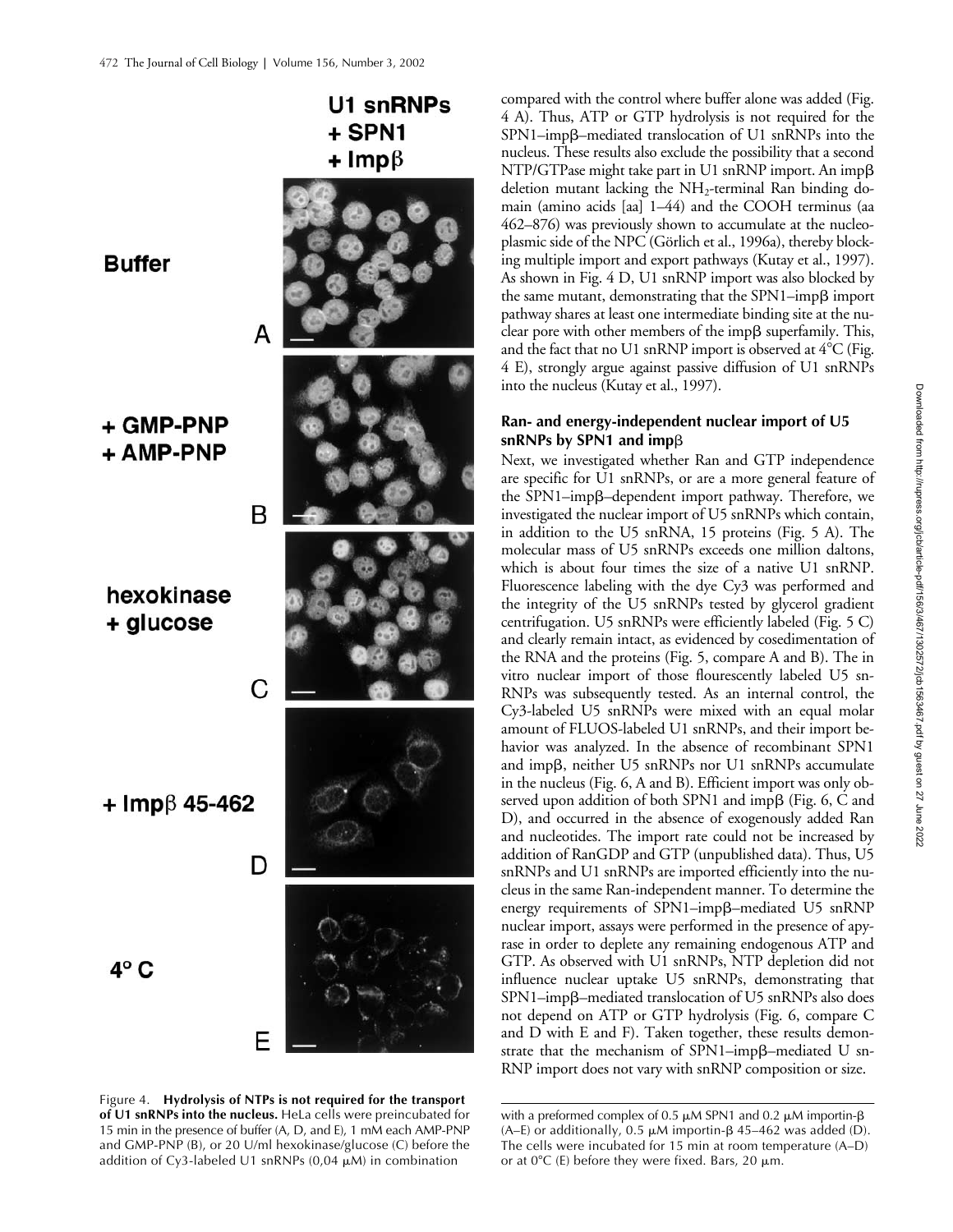

Figure 5. **U5 snRNPs are also imported in a Ran- and energy-independent fashion by SPN1 and importin-β. (A, B, and C) RNA and protein** analysis, and integrity test of U5 snRNPs. 10 µg Cy3-labeled U5 snRNPs were centrifuged on a 1.5-ml 10-30% glycerol gradient (260,000 g, 4°C, 3 h). 150-µl fractions were taken and the RNA and protein content analyzed. (A) Proteins were fractionated on a 10/13% step, high-TEMED polyacrylamide gel, and visualized by silver staining. (B) RNA was separated on a 10% denaturing polyacrylamide gel containing 7 M urea and visualized by ethidium bromide staining. (C) The protein gel from panel A illuminated with UV light to visualize the Cy3 fluorescence label bound to the U5 snRNP proteins. Lane A, 40% of the input applied to the gradient. Lanes 1 (top) to 9 (bottom) are the fractions taken from the gradient. The molecular mass (in kD) of the U5 proteins is indicated on the left.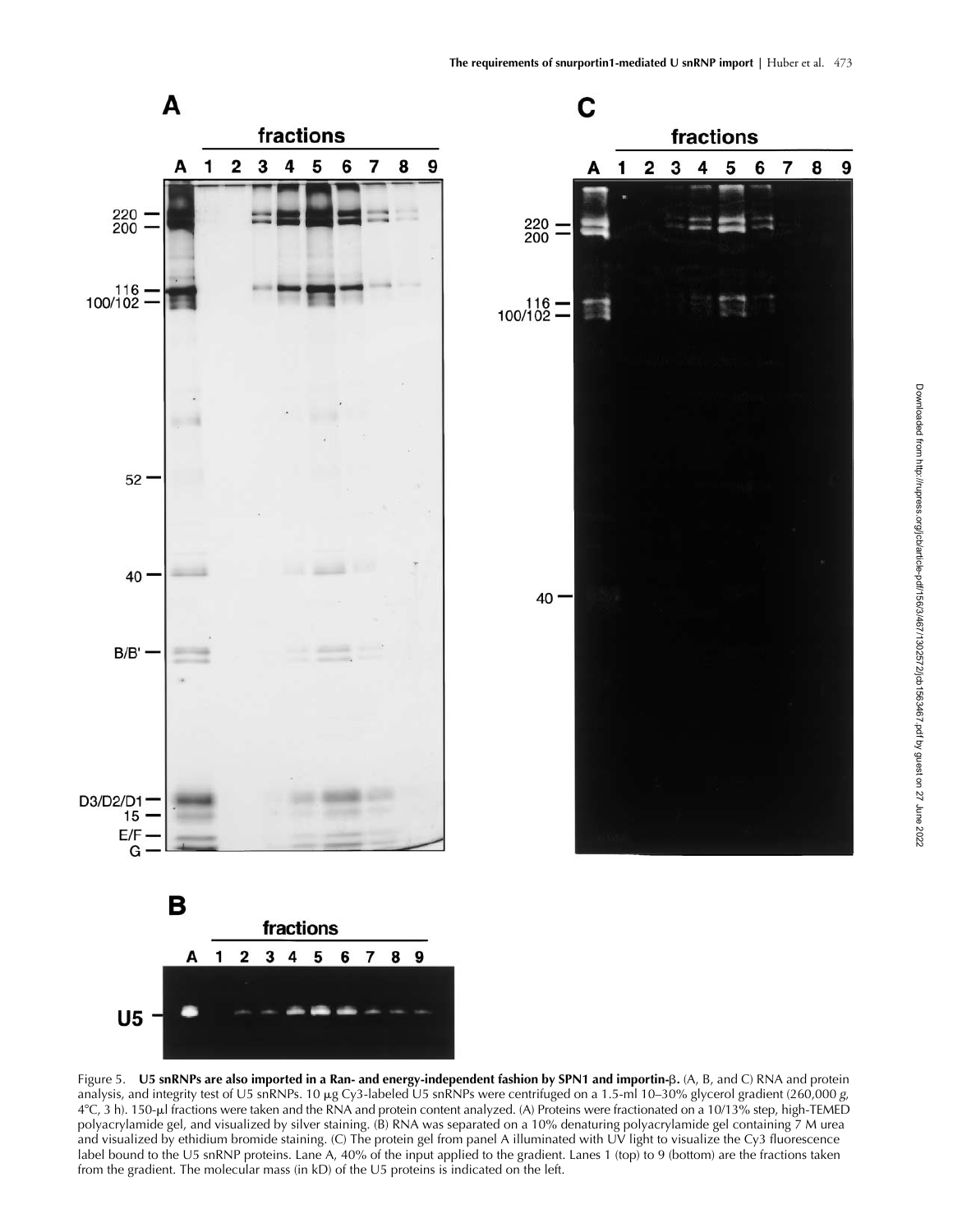

Figure 6. **In vitro import of Cy3-labeled U5 snRNPs (0,012 M) (A, C, and E) and FLUOS- labeled U1 snRNPs (0,04 M) (B, D, and F).** Permeabilized HeLa cells were preincubated in buffer (A, B, C, and D) or buffer containing 20 u/ml apyrase (E and F) before the simultaneous addition of Cy3-labeled U5 snRNPs and FLUOS-labeled U1 snRNPs. U snRNPs alone (A and B); U snRNPs in the presence of 0.5 µM SPN1 and 0.2  $\mu$ M importin- $\beta$  (preincubated for 10 min at 0°C) (C–F). Bars, 20  $\mu$ m.

#### **The IBB domain is responsible for the Ran- and energy-independent translocation of U1 snRNPs**

As shown above, BSA-NLS and snRNP nuclear import differ in their Ran and energy requirements, although both depend on the same receptor, imp $\beta$ . This difference might be due to the nature of the cargo or the adaptor itself. In the former case, U snRNPs could have an indirect effect on imp $\beta$ , thereby changing the mechanism of translocation of the impß-adaptor-substrate complexes through the NPC. Alternatively, the difference in import behavior could be due to a qualitative difference in the interaction of the respective IBB domains of the adaptor (i.e., SPN1 or imp $\alpha$ ) with imp $\beta$ . The latter possibility is consistent with the observations of Ribbeck et al. (1999) that SPN1 was imported into the nucleus by impß, also in the absence of snRNP cargo. To distinguish between these possibilities, domain swap experiments were performed by fusing the IBB domain of imp $\alpha$  to the transport inactive form of snurportin1,  $\Delta$ 1–65 SPN1. As a control, we first verified that recombinant  $IBB_{imp\alpha}$ -SPN1 protein recognizes efficiently the  $m_3G$ -cap (unpublished data). U1 snRNP import was tested in the presence of imp $\beta$  and either wildtype (wt) SPN1 or the  $IBB_{Imp\alpha}$ -SPN1 domain swap mutant in a cytosol free in vitro assay. Strikingly, in contrast to wt SPN1 (Fig. 7, A and B), in the presence of  $IBB_{Imp\alpha}$ -SPN1, U1 sn-RNPs accumulated at the NPC but not within the nucleus, if Ran and energy were absent (Fig. 7 E), or only RanGDP and GDP (Fig. 7 F) were present. Accumulation of U1 snRNPs in the nucleus was only observed with  $IBB_{Imp\alpha}$ -SPN1 when RanGDP and GTP (Fig. 7 G) or RanGDP and an energyregenerating system (unpublished data) were added. The loading of Ran with the nonhydrolysable GTP analogue GMP-PNP before the transport reaction led to import inhibition in the presence of wt SPN1 or the  $IBB_{imp\alpha}$ -SPN1 mutant (Fig. 7, D and H). Most likely, this is due to a RanGTP-dependent disassembly of the impß-adaptor complexes on the cytoplasmic side of the NPC, as has been described for imp $\alpha/\beta$  (Rexach and Blobel, 1995; Görlich et al., 1996a; unpublished data). The U snRNP import in the presence of the  $IBB_{\text{Im}\alpha}$ -SPN1 mutant thus exhibits the same behavior as imp $\alpha$ -mediated import of BSA-NLS conjugate (Fig. 3 F). This result demonstrates that the IBB domain of SPN1, either alone or in conjunction with the cargo, but not the U snRNP cargo alone, is responsible for the Ran and energy independence of the SPN1-impß-mediated pathway.

#### Translocation of an IBB<sub>SPN1</sub>–βGal fusion protein  $requ$ ires imp $\beta$ , but not Ran and energy

To determine whether the SPN1 IBB domain by itself is responsible for the observed Ran and energy independence, and thus exclude a possible role of the cargo, we fused the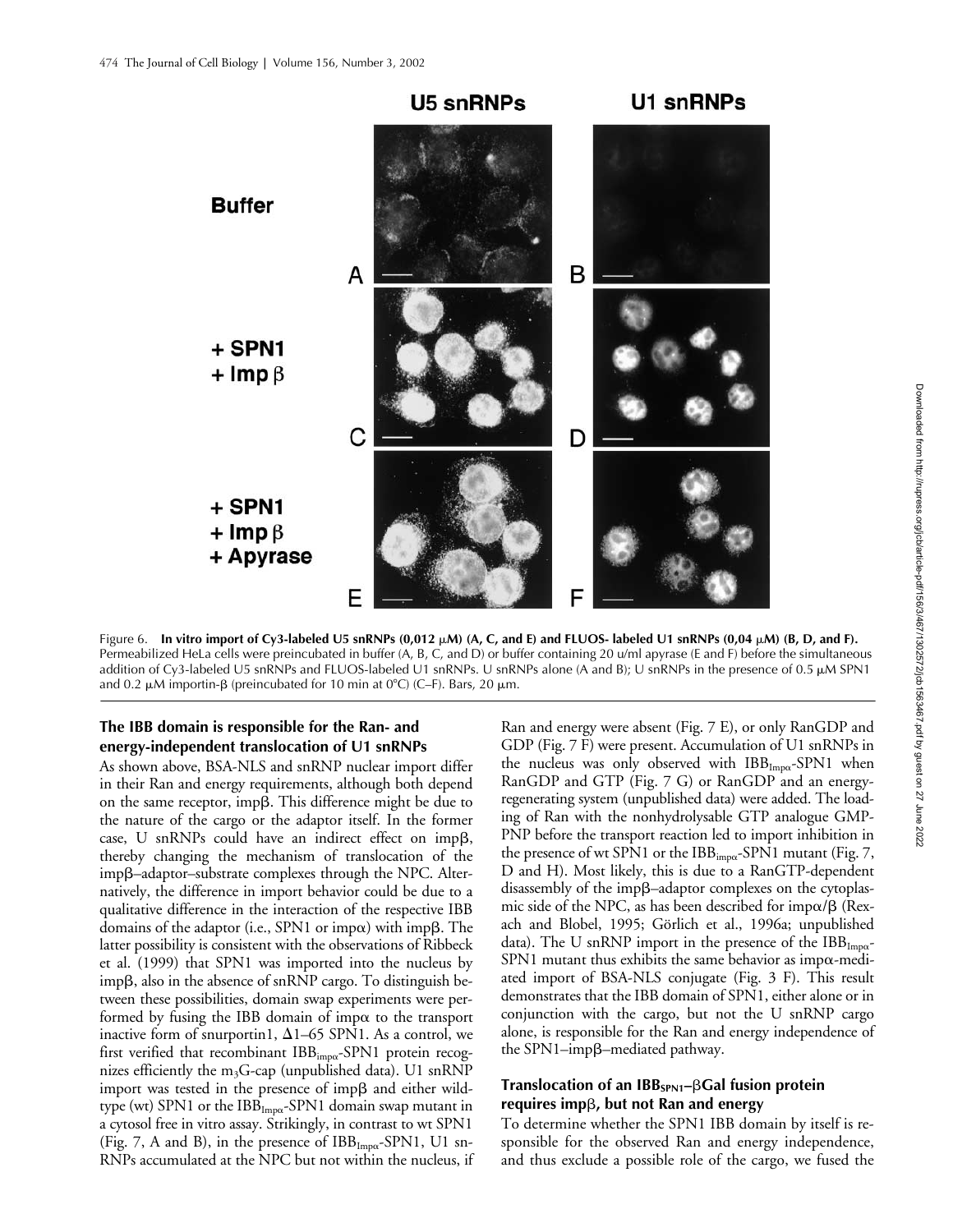

Downloaded from http://rupress.org/jcb/article-pdf/156/3/467/1302572/jcb1563467.pdf by guest on 27 June 2022 Downloaded from http://rupress.org/jcb/article-pdf/156/3/467/1302572/jcb1563467.pdf by guest on 27 June 2022

Figure 7. **The SPN1 IBB domain is responsible for the Ran and energy independence of SPN1-mediated nuclear U snRNP import.** Nuclear import of U1 snRNPs was performed with SPN1–importin- $\beta$  (A–D) or IBB<sub>Impa</sub>-SPN1–importin- $\beta$  (E–H) for 15 min at 20°C. During the preincubation, either buffer (A and E) or Ran-GDP + GDP (B and F), Ran-GDP + GTP (C and G), or Ran preloaded with GMP-PNP (D and H) was present. The final concentration of transport factors and nucleotides was as follows: 0,04  $\mu$ M U snRNPs, 0.5  $\mu$ M SPN1 or IBB<sub>Impa</sub>-SPN1, 0.2  $\mu$ M importin-β, 2 μM Ran-GDP or Ran-GMPPNP, and 1 mM GDP or GTP. Bars, 20 μm.

 $SPN1$  IBB domain to the reporter protein  $\beta$ -galactosidase  $(IBB<sub>SPN1</sub>– $\beta$ Gal) and performed in vitro import assays. The$ IBB domain of imp $\alpha$  (aa 1–65) fused to  $\beta$ Gal was used as a control. The purified recombinant fusion proteins were fluorescently labeled and tested in the cytosol-free in vitro assay. As shown in Fig. 8 A and consistent with earlier reports (Weis et al., 1996), the IBB $_{\text{Imp}\alpha}$ - $\beta$ Gal fusion protein was effectively imported into the nucleus only in the presence of imp $\beta$ , Ran, and energy, whereas IBB<sub>α</sub>– $\beta$ Gal by itself did not accumulate in the nucleus (Weis et al., 1996; unpublished data). In the absence of Ran and/or energy, nuclear import was not observed and  $\text{IBB}_{\text{Imp}\alpha}\text{--}\text{\sf BGal}$  accumulated at the nuclear pore (Fig. 8, B–D). In contrast, nuclear import of the IBB<sub>SPN1</sub>-BGal fusion in the presence of imp $\beta$  was as efficient with or without Ran and/or energy (Fig. 8, F–I). Again, IBB $_{\rm SPN1}$ – $\beta$ Gal by itself did not accumulate in the nucleus (unpublished data). This result indicates that the IBBdomain of SPN1 is both necessary and sufficient to confer the ability to translocate into the nucleus in the absence of Ran and energy. Thus, the different transport behavior of U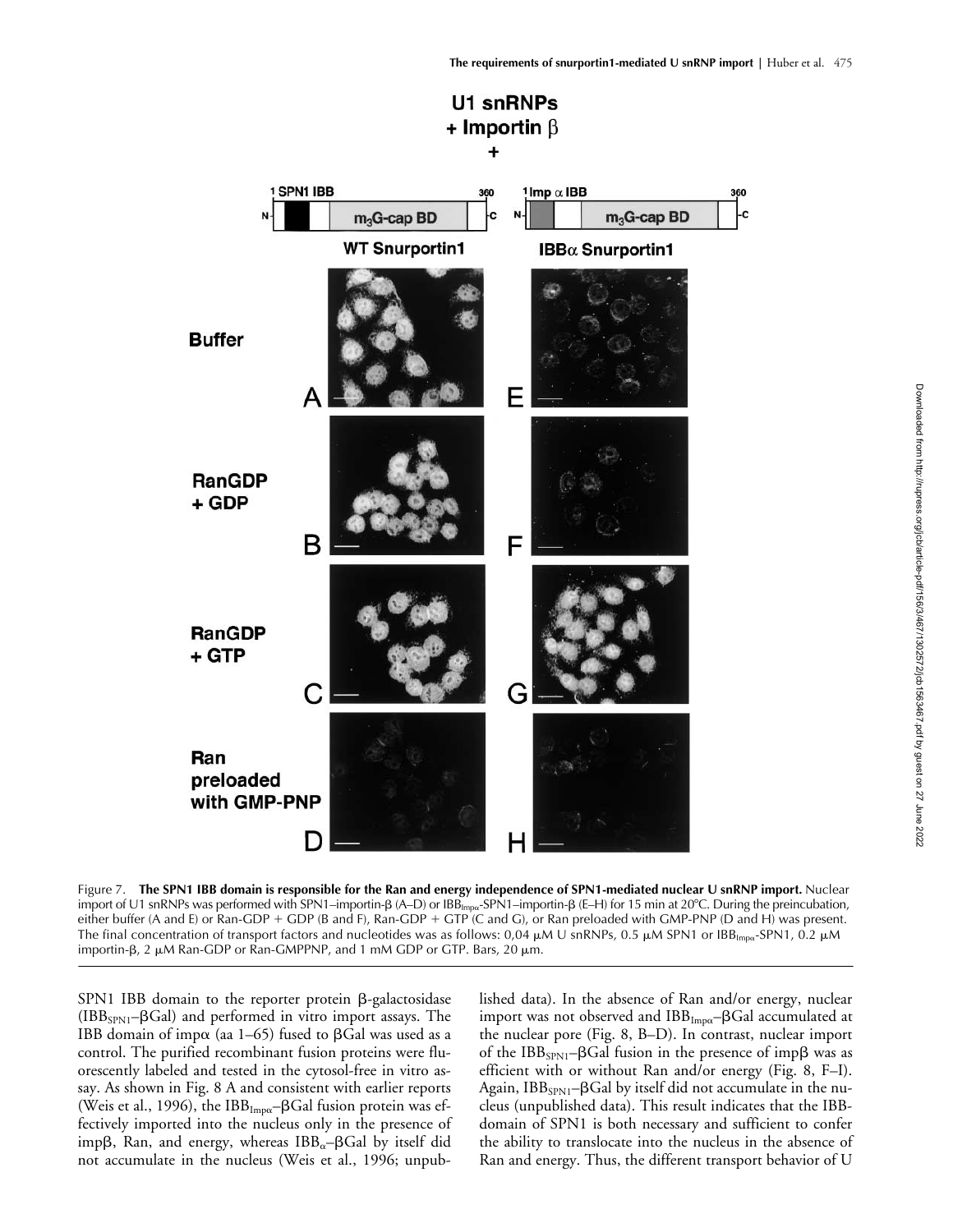

Figure 8. **The IBB domain of SPN1 alone determines the Ran- and energy-independent translocation of IBB–importin-**- **complexes.** Import of IBB<sub>Impα</sub>–βGal (A–E) and IBB<sub>SPN1</sub>–βGal (F–K) (both at a final concentration or 0.4  $\mu$ M) were analyzed after a 5-min incubation at 20°C. As indicated, 3 µM RanGDP, 20 u/ml apyrase or energy were added to the import reaction or importin-β (0,2 µM) was omitted (E and K). Bars, 20 µm.

snRNPs and a classical NLS cargo can be attributed to the different IBB domains present in SPN1 and imp $\alpha$ .

## **Discussion**

The investigation of SPN1-dependent import in vitro has provided new insight into the mechanism of nuclear uptake of U snRNPs. The  $m_3G$ -cap–dependent nuclear import pathway using SPN1-impß acts independently of the Sm core receptor and is sufficient for the import of U snRNPs in vitro. Although imp $\alpha$  and SPN1-mediated nuclear import use the same receptor, namely impß, significant differences are observed in the nuclear import behavior of their cargoes. Whereas imp $\alpha$ -mediated transport requires the presence of Ran and energy, single nuclear import events of U1 sn-RNPs, and even larger particles like the U5 snRNPs, are not dependent on Ran, energy hydrolysis, or the presence of energy itself. We demonstrate that the major determinant of this difference is the IBB domain of the two adaptors, SPN1 and imp $\alpha$ .

#### **The SPN1-mediated pathway acts independently of the Sm core NLS pathway**

By altering the permeabilization and preincubation conditions (Fig. 1), the import of native U1 snRNPs into HeLa cell nuclei was rendered strictly dependent on exogenously added SPN1 and imp $\beta$  (Fig. 2 C). imp $\beta$  and SPN1 alone are sufficient for nuclear import and act independently of the Sm core NLS, as indicated by the following observations: (a) the import of U1 snRNPs is not competed by a U1 snRNP that lacks the m<sub>3</sub>G-cap region ( $\Delta$ 5'U1snRNPs), but containing the Sm-core NLS (Fig. 2); (b)  $\Delta$ 5'U1 snRNPs were not imported above background levels in the presence of exogenously added SPN1, imp $\beta$ , Ran, and energy (Fig. 2. E).

The fact that the SPN1-dependent import pathway acts autonomously also has implications regarding the second sn-

RNP import pathway. Previous results, namely that  $\Delta 5'U1$ snRNPs are imported in vitro using unfractionated S100 extract (Huber et al., 1998), did not exclude the possibility that SPN1 recognizes both the  $m_3G$ -cap NLS and the Sm core NLS. Our finding that  $\Delta$ 5'U1 snRNPs are not imported by SPN1 and impß (Fig. 2 E) clearly demonstrates that SPN1 recognizes only the  $m_3G$ -cap structure. This indicates that the Sm coreNLS pathway requires a second import receptor/ adaptor distinct fromSPN1, and further suggests that both pathways can act independently of each other.

The precise role and the importance of the two import pathways, and also whether they are tissue-specific or developmentally regulated, is unclear. Whether the two pathways act synergistically or independently of each other in vivo also remains to be solved. In oocytes, both NLSs are required for maximum U1 snRNP import efficiency (Fischer et al., 1991). A likely explanation for this is that SPN1 and possibly the Sm core NLS receptor are present at a low concentration in oocytes, therefore, both are required for efficient import.

#### **The SPN1-mediated import of large snRNPs is Ran and energy independent**

Interestingly, our results show that neither GTP nor any other source of energy are required for SPN1-dependent nuclear import of U1 snRNPs (Fig. 3). Furthermore, the presence of Ran itself is not necessary (Fig. 4). This was somewhat unexpected, as SPN1 interacts with imp $\beta$ . The import of cargo dependent on imp $\alpha/\beta$  also does not require triphosphate hydrolysis, and thus is independent of energy, but strictly requires the presence of Ran and GTP (Schwoebel et al., 1998). Therefore, the adaptors (i.e., the IBB domains) act as modulators of imp $\beta$  (see below). The SPN1–imp $\beta$ pathway resembles the transportin-dependent pathway, which also requires neither Ran nor energy for the import of cargo (Nakielny and Dreyfuss, 1998; Englmeier et al., 1999; Ribbeck et al., 1999).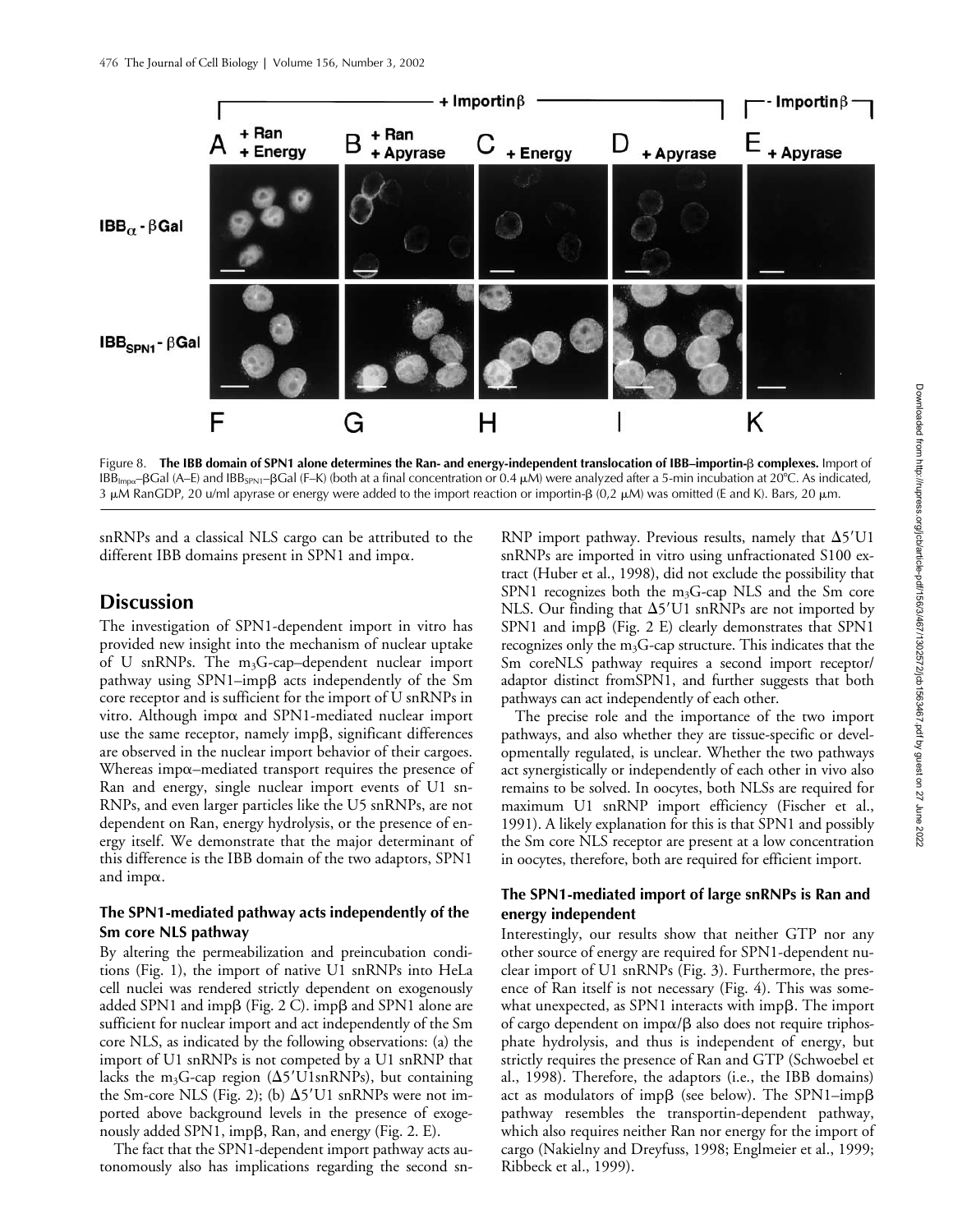In the current import model, Ran-GTP is solely required for the dissociation of the import complexes on the nucleoplasmic side of the NPC. The nucleoporin Nup153, the terminal binding site at the nuclear basket, was found to bind receptors differentially. Interestingly, the receptors bind to different regions of Nup153 depending on the receptor's Ran requirement. Transportin, which imports cargo in a Ran-independent manner, binds to an  $NH_2$ -terminal region of Nup153. When cargo is bound to transportin, this interaction is not observed indicating a lower affinity for NUP153 (Shah and Forbes, 1998; Nakielny et al., 1999). In contrast, imp $\alpha/\beta$  and cargo, which are dependent on the presence of Ran and GTP for release from the NPC, interact with a COOH-terminal region of Nup153 (Shah and Forbes, 1998; Shah et al., 1998). The results presented in Figs. 3 and 4 clearly suggest a different strategy for the import of complexes containing SPN1 as opposed to imp $\alpha$ . The U snRNP containing import complex is released from the NPC independent of Ran and diffuses to its site of function. In sum, the different Ran and energy requirements are consistent with the idea that different complexes have altered affinities and/or binding sites at the nuclear basket.

It has been shown recently (Ribbeck et al., 1999) that free SPN1 was translocated to the nucleus in an Ran-independent manner. The data presented here further demonstrate that import in the absence of NTP hydrolysis and Ran is not restricted to isolated transport receptors. It also occurs with large RNA/ protein complexes like the U5 snRNP, which has a molecular mass of ca. 1,000 kD (Fig. 6). To our knowledge, U5 snRNPs are presently the largest RNA–protein complexes so far for which in vitro nuclear import in a Ran- and energy-independent manner has been demonstrated. This is particularly interesting when it is considered that the U5 snRNP–snurportin1–  $\operatorname{imp}\beta$  complex has a diameter exceeding significantly the inner nuclear pore diameter in the resting state, which may either be completely closed or a channel of ca. 9 nm (Feldherr et al., 1984). This raises the question of how this expansion is achieved without the expenditure of energy.

#### **The IBB domain is responsible for different energy and Ran requirements**

That the SPN1 IBB domain alone was responsible for the differences in the energy and Ran requirements of imp $\beta$ mediated snRNP import was an unexpected observation. As we have shown, an imp $\beta$ –IBB $_{\text{Imp}}$ –SPN1 complex is unable to import U1 snRNPs into the nucleus in the absence of Ran and energy, whereas the wt SPN1 is capable of doing so. The results in Fig. 7 indicate that the nature of the adaptor itself modulates the Ran and energy requirements of the imp $\beta$ mediated nuclear import pathway. Additionally, our results clearly demonstrate that the differences in the import behavior are solely due to the IBB domain (Figs. 7 and 8), as different COOH termini ( $\beta$ -Gal or m<sub>3</sub>G-cap binding domain of SPN1) do not interfere with the Ran and energy requirements of IBB domains tested (Figs. 7 and 8).

Recently, an additional member of the family of import adaptors containing an IBB domain has been described (Jullien et al., 1999). The COOH-terminal region of  $Rip\alpha$ binds RPA (replication protein A), a single-stranded DNA binding protein complex, and shows no homology to either SPN1 or imp $\alpha$ . The NH<sub>2</sub>-terminal IBB domain binds to impβ, which in turn mediates the import of the RPA–RIP $\alpha$ complex into the nucleus. Sequence alignments of the IBB domains of SPN1, RIP $\alpha$ , and imp $\alpha$  reveal a higher degree of identity between Rip $\alpha$  and SPN1 than imp $\alpha$  (unpublished data), and suggest that Rip $\alpha$  might interact with imp $\beta$  like SPN1. In view of the similarities of the IBB domains, it would be interesting to determine whether the  $Rip\alpha$ -IBB domain, like that of SPN1, is responsible for Ran-independent nuclear import of RPA.

The interaction of the import complexes with the NPC is exclusively performed by imp $\beta$ , but the mode or strength of interaction resulting in a Ran-independent release from the nuclear basket is modulated by the IBB domain, which presumably induces conformational changes in imp $\beta$ . The crystal structure of the imp $\alpha$  IBB domain complexed with imp $\beta$ has been solved (Cingolani et al., 1999). The  $\text{IBB}_{\text{Impx}}$  domain can be divided into two parts, an  $NH_2$ -terminal extended moiety and a COOH-terminal helix. Interestingly, two different structures were obtained. Wheras the overall shape of imp $\beta$  is similar in crystal form I and II, there are substantial differences in conformation resulting in a more compact protein in crystal from II (Cingolani et al., 1999). In crystal form I, both domains of  $\text{IBB}_{\text{Impx}}$  are interacing with imp $\beta$  in an orderly fashion. In crystal form II, the  $NH<sub>2</sub>$ -terminal moiety was poorly ordered and the COOH-terminal helix of the  $IBB_{Imp\alpha}$ -domain showed an unusually high B factor, suggesting that  $\text{IBB}_{\text{Impx}}$  is not the right substrate. The COOH-terminal region of  $IBB_{SPN1}$  exhibits a high degree of homology to  $IBB_{Imp\alpha}$  within the carboxy terminal region. Within the  $NH<sub>2</sub>$ -terminal region, the homology is lower which, in contrast to IBB<sub>Impa</sub>, might allow for a proper interaction of  $\text{IBB}_{\text{SPN1}}$  with imp $\beta$  of crystal form II. These two crystal structures, as well as the other two crysal structures of imp $\beta$  obtained thus far, indicate that imp $\beta$  is highly flexible and can exist in a large variety of conformations (Cingolani et al., 1999; Vetter et al., 1999; Bayliss et al., 2000).

Taken together, our results show that SPN1 interacts with imp $\beta$  in a manner distinct from imp $\alpha$ , which renders U sn-RNP import independent of Ran and energy. The determinant for this different interaction is localized solely in its IBB domain. Future information obtained from crystal structure of the SPN1-impß complex should help to explain these mechanistic differences more accurately.

## **Materials and methods**

All enzymes used for DNA manipulations were purchased from New England Biolabs. Pfu Polymerase was obtained from Stratagene and RNase H from Roche.

#### **Nuclear transport factors**

**Cloning.** The GST-PreScission-SPN1 constructs pGex-6P1-SPN1 and  $pGex-6P1-IBB\alpha_{(1-53)}SPN1$  ( $\Delta1-65$ ) were cloned as follows: pGex-6P1 (Amersham Pharmacia Biotech) was digested by EcoRI and NotI and ligated with the SPN1 insert obtained by PCR amplification using SPN1-for (5'-CCG GAA TTC CCC ATG GAA GAG TTG GAG TCA AGG CC-3) and SPN1-rev (5-TTT GCG GCC GCC CCT TAA TTC TCC ATG AGG CAT CC-3) which introduces an EcoRI and NotI site, respectively. The pGex-6P1- IBB $\alpha_{(1-53)}$ SPN1 ( $\Delta$ 1–65) was cloned using the same strategy by first constructing pGex-6P1-SPN1( $\Delta$ 1–65) lacking the NH<sub>2</sub>-terminal–most 65 aa with the primers SPN1-rev and  $\Delta$ 1-65SPN1-for (5'-GCG GAA TTC CCC GCT GAA GAT GAC TGG ACA GGG-3) and subsequent introduction of the IBB<sub>impa</sub> domain (aa 1–53) amplified from pKW228 (hSRP1 clone kindly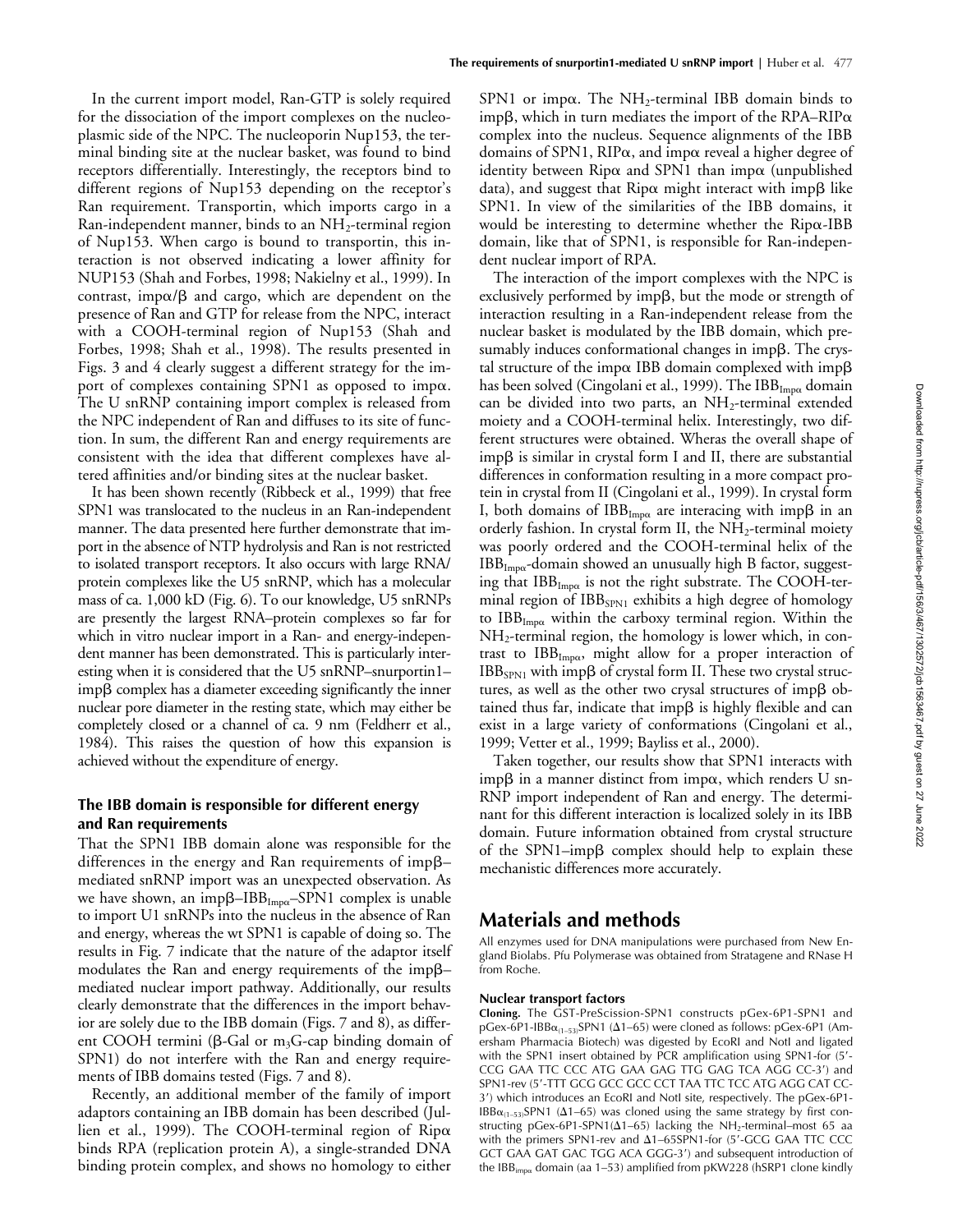provided by K. Weis, UCSF, CA, USA) using the primers  $IBB\alpha$ -for (5'-TTG GGA TCC GGG ATG TCC ACC AAC GAG AAT GCT AAT ACA CC-3) and IBB&-rev (5'-GGG GAA TTC CCC TAC ATT TCT CCT CTT CAG CAT  $CTG-3$ <sup>'</sup>).

The DNA sequences of all constructed clones were verified with an automated sequencer (Applied Biosystems) using Taq polymerase and double-stranded templates (PRISM Ready Reaction DyeDeoxy Terminator cycle sequencing kit; Amersham Pharmacia Biotech).

#### **Expression and purification**

Wild-type RanGDP was prepared as described by Melchior et al. (1995). imp $\alpha$  and imp $\beta$  were prepared as described by Hu et al. (1996).

**Expression of the His and GST fusion proteins.** Cells were grown at 20°C until the  $OD_{600}$  reached 0.4–0.6. Expression was then induced with IPTG at a final concentration of 1 mM. After incubating for an additional 6–14 h, cells were harvested, washed once with ice-cold PBS, and the pellets were frozen in liquid nitrogen and stored at  $-80^{\circ}$ C until further use.

impβ-His fusion proteins and deletion mutants were purified using a Talon affinity resin (Clontech). Cell pellets were resuspended in ZSP (20 mM Tris/HCl, pH 8, 100 mM NaCl, 2 mM β-mercaptoethanol, and aprotinin, pepstatin, and leupeptin, 1  $\mu$ g/ml each), sonicated, and the supernatant obtained after centrifuging at 10,000 *g* was added to the resin. After mixing for 1 h at  $4^{\circ}$ C, the beads were washed three times with WP buffer (ZSP + 15 mM imidazole). Protein was then eluted in two steps with buffers E1 (ZSP  $+$ 100 mM imidazole) and E2 (ZSP  $+$  500 mM imidazole), and then dialyzed against T-buffer (see below). Cell pellets of GST fusion proteins were resuspended in GST-ZSP buffer (50 mM Tris/HCl, pH 7.5, 150 mM NaCl, 1 mM EDTA, 1 mM DTT, 0.5 mM PMSF, 1  $\mu$ g/ml of aprotinin, pepstatin, and leupeptin), and cell disruption and binding to the resin performed as described for His-tagged proteins. After washing, an equal volume of GST-ZSP was added, and precision protease was added (according to the manufacturer's recommendations) and incubated overnight at 4°C. The supernatant, which contained recombinant protein, was pooled with the two subsequent washes, and dialyzed and concentrated against T-buffer.

**Cargoes.** Preparation of U snRNPs was performed as previously described (Huber et al., 1998). To remove the 5' end of U1 snRNA in order to create  $\Delta$ 5'U1 snRNPs, U1 snRNPs (250 µg) were incubated with 20 U RNase H and a DNA oligonucleotide (5'-CAGGTAAGTAT-3', final concentration 1.4  $\mu$ g/ $\mu$ l) in a total volume of 100  $\mu$ l as described by Lamond and Sproat (1994). Residual amounts of  $m_3G$ -capped U1 snRNPs were removed from the reaction mixture by immunoprecipitation with 25  $\mu$ l mAb H20-Sepharose beads in a final volume of 100  $\mu$ l PBS, pH 8. After a 2-h head-over-tail incubation at 4°C, the sample was briefly centrifuged, and the 5' U1 snRNPs in the supernatant were concentrated to 2 mg/ml using a Microcon-100 concentrator (Amicon). U1 and U5 snRNPs or  $\Delta 5'$  U1 sn-RNPs were fluorescently labeled with Cy3 monofunctional reactive dye (Amersham) or Fluos (Roche) according to the manufacturer's protocol. Due to the instability of U5 snRNPs under low salt conditions (below 250 mM), cross-linking with Cy3 reactive dye was performed in the presence of 500 mM NaCl and 250 mM sucrose. BSA was coupled with the SV40 T-antgen NLS and linked with dye according to Fischer et al. (1995). The pRSET A IBB<sub>SPN1(19-85)</sub>-BGal construct was constructed using the plasmid pKW319, provided by K. Weis (University of California San Francisco, San Francisco, CA).  $IBB_{imp\alpha}$  was excised from this plasmid using XhoI and KpnI, and was replaced by the sequence coding for aa 19–85 of SPN1. This SPN1 fragment was PCR amplified using SPN1-19-for (5'-GAG CTC GAG ATC AAC AGC ACA GCT GCC CCA CAC CCC CGC-3) and SPN1–85-rev (5-GGG CGG TAC CAG TTC TTC ATC ATC ATC TTT CTT ATT TTC TTC-3), digested with the appropriate restriction enzymes, and ligated into the linearised vector pKW319<sub>lin</sub>. The  $\beta$ Gal fusion constructs IBB<sub>imp $\alpha$ (1–65)</sub>– $\beta$ Gal and IBB<sub>SPN1(19-85)</sub>-BGal (in pRSET A) were then expressed and purified as described for the His-tagged nuclear transport factors and labeled with FLUOS (Roche) as described for U snRNPs.

**Nuclear import assay.** Nuclear import reactions were performed as described by Huber et al. (1998) except for the following changes. During permeabilization and preincubation, the cells were kept in P-buffer (50 mM Hepes/KOH, pH 7.5, 50 mM KOAc, 8 mM Mg[OAc]<sub>2</sub>, 2 mM EGTA, 1 mM DTT, and 1  $\mu$ g/ml each aprotinin, leupeptin, and pepstatin). Permeabilization was performed for 5 min at room temperature in the presence of an energy-regenerating system, followed by a 15-min incubation at room temperature in P buffer. Cells were then transferred to T buffer (20 mM Hepes/KOH, pH 7.5, 80 mM KOAc, 4 mM Mg[OAc]<sub>2</sub>, 1 mM DTT, and 1  $\mu$ g/ml each of aprotinin, leupeptin, and pepstatin) before performing the import reaction. A standard  $25-\mu l$  import reaction generally contained 0.2 mg/ml tRNA, 0.2 mg/ml BSA, 1 mM ATP, 10 mM creatine phosphate, 50 µg/ml creatine phosphokinase [Roche], 40 nM fluorescently

labeled U1 snRNPs, and 100 nM BSA-NLS or 12 nM U5 snRNPs. Additional reagents were added as indicated in the figure legends. In general, import factors were in at least fivefold molar excess over U snRNPs (see figure legends for details). Thus, we have chosen experimental conditions which allow the analysis of "single round" transport events. The import mix was depleted of ATP by preincubating for 30 min at  $25^{\circ}$ C in the presence of 20 U/ml apyrase (Sigma-Aldrich) or 20 U/ml hexokinase/1 mM Glucose. Import reactions were incubated at 25°C for 15 min, terminated as described by Marshallsay and Lührmann (1994), and further processed as described by Huber et al. (1998). Immunofluorescence microscopy for the in situ localisation of SPN1 was performed as previously described (Dickmanns et al., 1996) and mounted and analyzed as in Huber et al. (1998).

We are indebted to Cindy L. Will for critically reading the manuscript, and would like to thank Irene Öchsner, Winfried Loren, and Axel Badouin for excellent technical assistance.

This work was supported by the Gottfried Wilhelm Leibniz Program, grants from the Deutsche Forschungsgemeinschaft (SFB 523/A8) and Fonds der Chemischen Industrie (to R. Lührmann), and a postdoctoral fellowship from the Deutsches Krebsforschungszentrum to A. Dickmanns.

Submitted: 22 August 2001 Revised: 11 December 2001 Accepted: 20 December 2001

#### **References**

- Bayliss, R., T. Littlewood, and M. Stewart. 2000. Structural basis for the interaction between. FxFG nucleoporin repeats and importin- $\beta$  in nuclear trafficking. *Cell*. 102:99–108.
- Cingolani, G., C. Petosa, K. Weis, and C.W. Muller. 1999. Structure of importin-β bound to the IBB domain of importin-α. *Nature*. 399:221-229.
- Dickmanns, A., F.R. Bischoff, C. Marshallsay, R. Lührmann, H. Ponstingl, and E. Fanning. 1996. The thermolability of nuclear protein import in tsBN2 cells is suppressed by microinjected Ran-GTP or Ran-GDP, but not by RanQ69L or RanT24N. *J. Cell Sci.* 109:1449–1457.
- Englmeier, L., J.C. Olivo, and I.W. Mattaj. 1999. Receptor-mediated substrate translocation through the nuclear pore complex without nucleotide triphosphate hydrolysis. *Curr. Biol.* 9:30–41.
- Feldherr, C.M., E. Kallenbach, and N. Schultz. 1984. Movement of a karyophilic protein through the nuclear pores of oocytes. *J. Cell Biol.* 99:2216–2222.
- Fischer, U., E. Darzynkiewicz, S.M. Tahara, N.A. Dathan, R. Lührmann, and I.W. Mattaj. 1991. Diversity in the signals required for nuclear accumulation of U snRNPs and variety in the pathways of nuclear transport. *J. Cell Biol.* 113: 705–714.
- Fischer, U., and R. Lührmann. 1990. An essential signaling role for the m3G cap in the transport of U1 snRNP to the nucleus. *Science.* 249:786–790.
- Fischer, U., V. Sumpter, M. Sekine, T. Satoh, and R. Lührmann. 1993. Nucleocytoplasmic transport of U snRNPs: definition of a nuclear location signal in the Sm core domain that binds a transport receptor independently of the m3G cap. *EMBO J.* 12:573–583.
- Fischer, U., J. Heinrich, K. van Zee, E. Fanning, and R. Lührmann. 1994. Nuclear transport of U1 snRNP in somatic cells: differences in signal requirement compared with *Xenopus* laevis oocytes. *J. Cell Biol.* 125:971–980.
- Fischer, U., J. Huber, W.C. Boelens, I.W. Mattaj, and R. Lührmann. 1995. The HIV-1 Rev activation domain is a nuclear export signal that accesses an export pathway used by specific cellular RNAs. *Cell.* 82:475–483.
- Fornerod, M., M. Ohno, M. Yoshida, and I.W. Mattaj. 1997. CRM1 is an export receptor for leucine-rich nuclear export signals. *Cell.* 90:1051–1060.
- Görlich, D., and U. Kutay. 1999. Transport between the cell nucleus and the cytoplasm. *Annu. Rev. Cell Dev. Biol.* 15:607–660.
- Görlich, D., S. Prehn, R.A. Laskey, and E. Hartmann. 1994. Isolation of a protein that is essential for the first step of nuclear protein import. *Cell.* 79:767–778.
- Görlich, D., P. Henklein, R.A. Laskey, and E. Hartmann. 1996a. A 41 amino acid motif in importin- $\alpha$  confers binding to importin- $\beta$  and hence transit into the nucleus. *EMBO J.* 15:1810–1817.
- Görlich, D., N. Pante, U. Kutay, U. Aebi, and F.R. Bischoff. 1996b. Identification of different roles for RanGDP and RanGTP in nuclear protein import. *EMBO J.* 15:5584–5594.
- Görlich, D., M. Dabrowski, F.R. Bischoff, U. Kutay, P. Bork, E. Hartmann, S. Prehn, and E. Izaurralde. 1997. A novel class of RanGTP binding proteins. *J. Cell Biol.* 138:65–80.